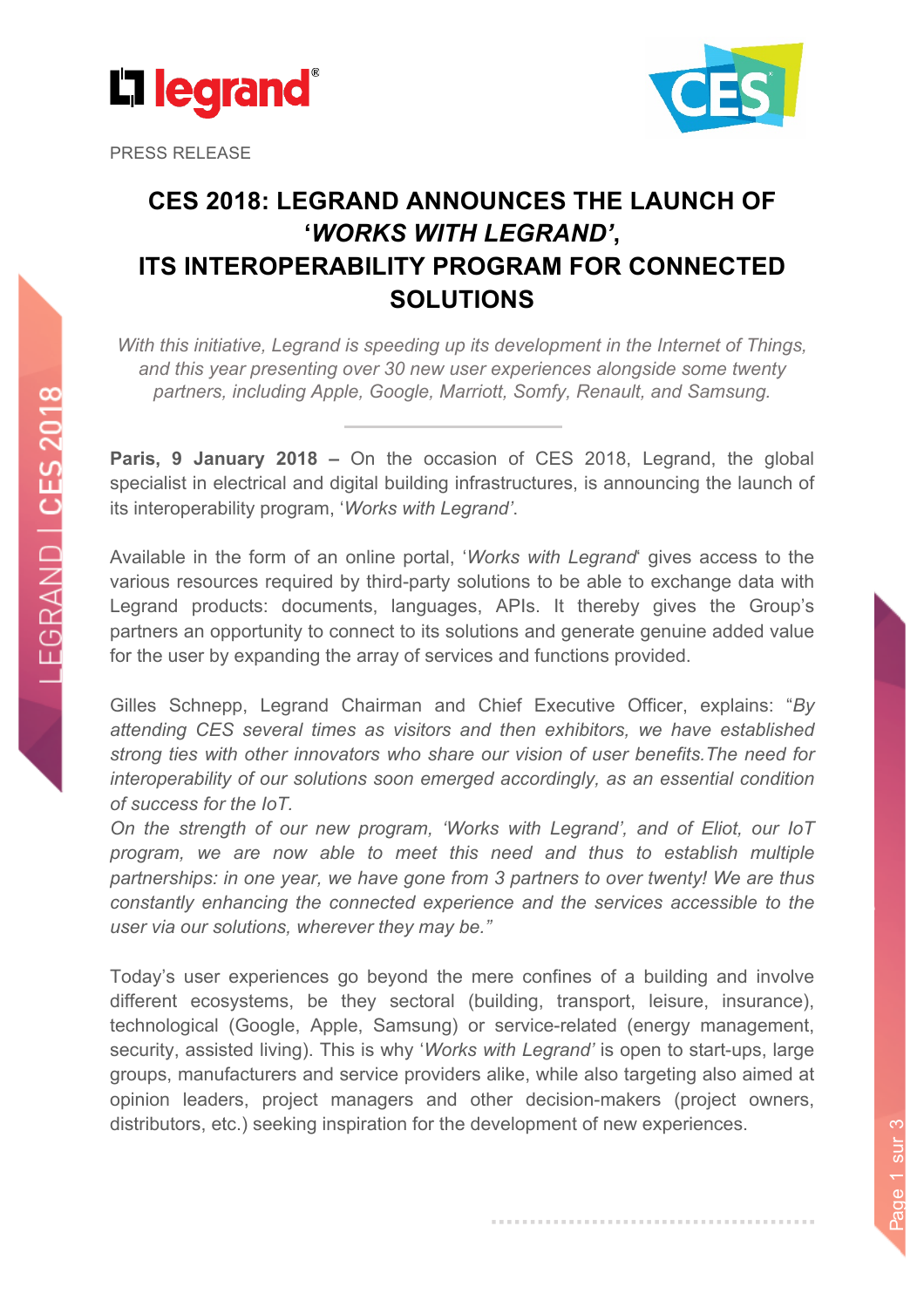



Jérôme Boissou, the Eliot\* Program Manager at Legrand, points out: "*As a market leader, our responsibility is to continue innovating so as to develop suitable infrastructures and encourage the adoption of connected solutions that will facilitate users' everyday life. To place ourselves at the heart of the user experience, we have chosen to use languages and APIs that are open and interoperable, capable of interacting with third-party systems and of exchanging data, to keep providing additional benefits to users. In this way, we are ensuring that their interests and experience are always the focus of our concerns."*

Legrand's acceleration in the connected experience fits perfectly with CES core trends such as artificial intelligence, web services, voice recognition, etc., as is borne out by the many commercial and technology partnerships already supported by '*Works with Legrand'*, several of which are being exclusively unveiled at this major technology showcase.

Together with BNP Paribas Immobilier, and as announced recently, Legrand is introducing the very first genuinely connected homes in the world, which can be seen on the Legrand stand (Hall A-D, No. 43207).

Together with Marriott and Samsung, Legrand is presenting the hotel room of the future whichseamlessly integrates its solutions with the SmartThings platform, the Samsung Cloud. This can also be discovered on the Legrand stand.

Together with Renault, Legrand connects the user to their home from inside their car, allowing them to control a large number of scenarios for greater security and comfort and better energy management. Find out more on the stand.

**Amazon Echo Works with Legrand: a perfect example of successful interoperability**

As voice control gains ground, the '*Works with Legrand'* program allows Legrand solutions to communicate with the Amazon Echo voice assistant to imagine additional services for users.

**What happens in practice:** To adjust the heating, the user talks to the Amazon Echo voice assistant which receives the order to change the temperature and passes it on to the Legrand Smarther thermostat for execution. Alexa, the voice of Amazon Echo, then announces the change in temperature, thanks to voice-based information and the interoperability of the two Clouds: The Legrand and Amazon Clouds operate together to provide an enhanced experience and an improved comfort for the user.